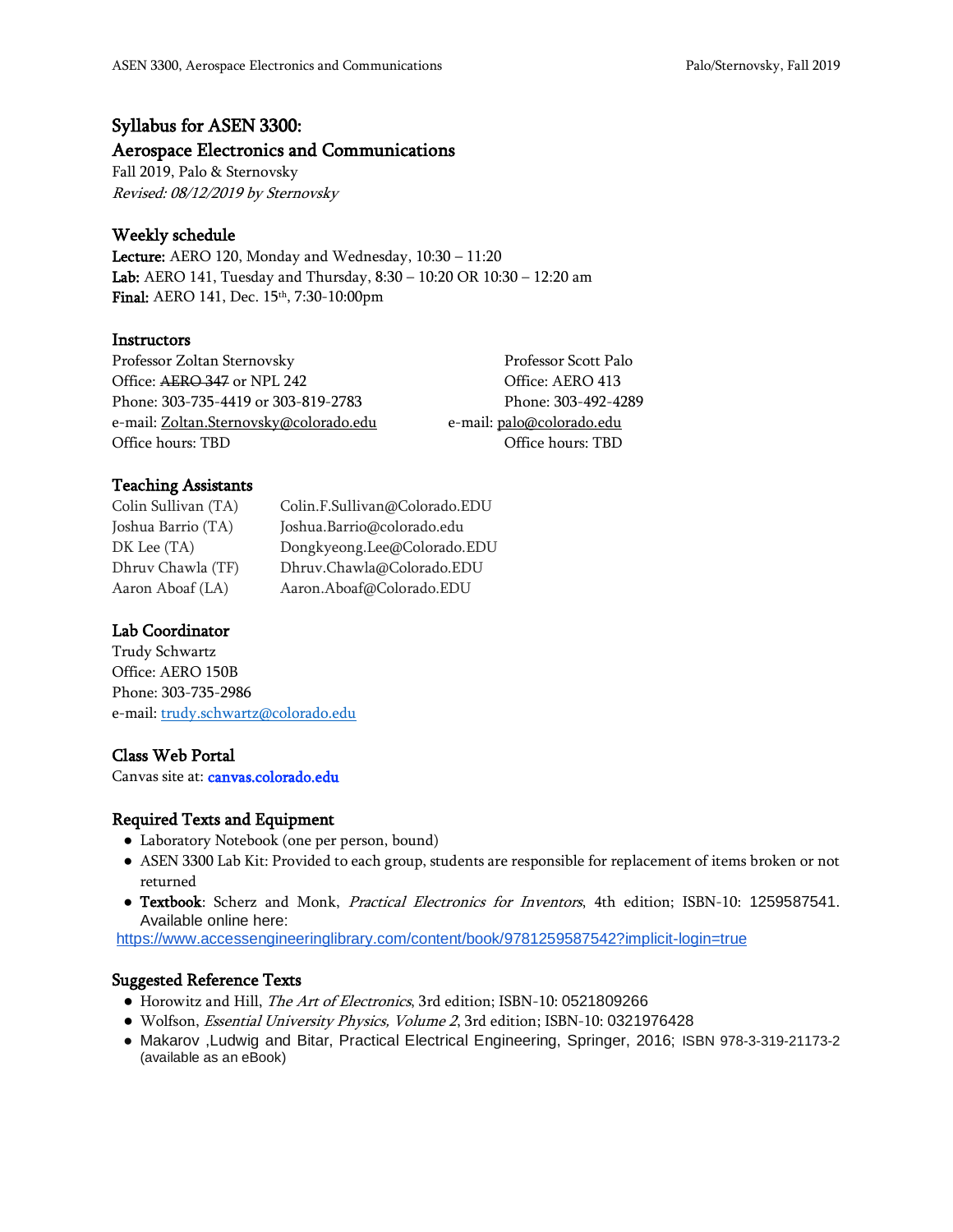#### Course Overview

Modern aerospace vehicles rely on electronics, computers, and communications as essential system components. While these systems are most often designed by Electrical Engineers, to be effective as system designers, integrators, and analysts, Aerospace Engineers must have a solid understanding of these critical subsystem areas. The aim of this course is to provide an overview of analog electronics, digital electronics, and communication system concepts as they are used in the aerospace industry. The emphasis is on practical, hands-on experience and important concepts in a select number of key areas. Throughout the course, students work in teams to design, build, test, and analyze electronic circuits, work with electronic instruments, interface these instruments to a computer, and implement a communications link. It is our goal that students walk away from this class with a basic understanding of instrumentation electronics, computer interfacing, and radio communications. This understanding is derived from experience building and working with real electronics in the lab.

### Course Outline

The course is divided into three main sections: i) analog electronics, ii) digital electronics, and iii) communications. A number of the lab experiments in all three sections are designed to utilize the Analog Devices ADXL321 accelerometer. In the Analog Electronics section of the course we look at the accelerometer output to study vibrations of a beam. In the process, we build passive circuits to lower the output range of the accelerometer and active circuits to amplify it, conditioning circuits to filter noise in the output, and learn to use multimeters, oscilloscopes, and spectrum analyzers. In the second section of the course on Digital Electronics, we log data from the accelerometer instrument to the lab station computers and discuss relevant issues such as communications protocols, analog-to-digital and digital-to-analog conversions, and sampling. In the final section of the course on Communications, we will use the accelerometer data as a source of telemetry; modulate carrier signals, compute satellite communications link budgets, and design and conduct a GPS receiver experiment.

#### **Prerequisites**

Physics II, Aerospace Mathematics, and Introduction to Dynamics and Systems are prerequisites for this course. In fact, much of the material covered in this class you have been exposed to already in these earlier courses. We expect you to build upon this experience base and make connections between the new material and the old. In ASEN 2001-2004 you have seen and used instrumentation electronics, but in general, someone else took care of designing them. In Physics II you covered some circuit theory, but did not build any practical systems. For this course it is assumed that you have a working knowledge of the prerequisite material. We will build on this foundation by revisiting these topics in more details and conducting hands-on laboratory experiments.

### Class Format

The semester is organized into 12 weekly laboratory modules with other weeks utilized for exams. With the exception of the first lab, each lab module lasts one week beginning with the Monday lecture session. The Monday lecture introduces the concepts and materials to be studied in the lab, and provides an overview of the reading materials and the lab activities, including a pre-lab homework assignment. The following Tuesday lab session begins with an evaluation of the pre-lab assignment, and a quiz, followed by group lab work for the remainder of the period. Instructors and teaching assistants are available in the lab to answer questions, demonstrate how to use equipment, and discuss the material with individual lab groups. The second lecture period is used to finish the topic of the ongoing lab and answer questions about the ongoing lab. Thursday's lab section continues the group work on the lab with emphasis on documentation of method and analysis of results for inclusion in the lab report. Group lab reports are due prior to the beginning of class on Monday and will be submitted as a hard copy for grading. Please review the Lab Guidelines handout for more information. The group lab reports are graded and returned to your group in one week whenever possible, during the Tuesday lab period.

### Assessment / Written and Practical Exams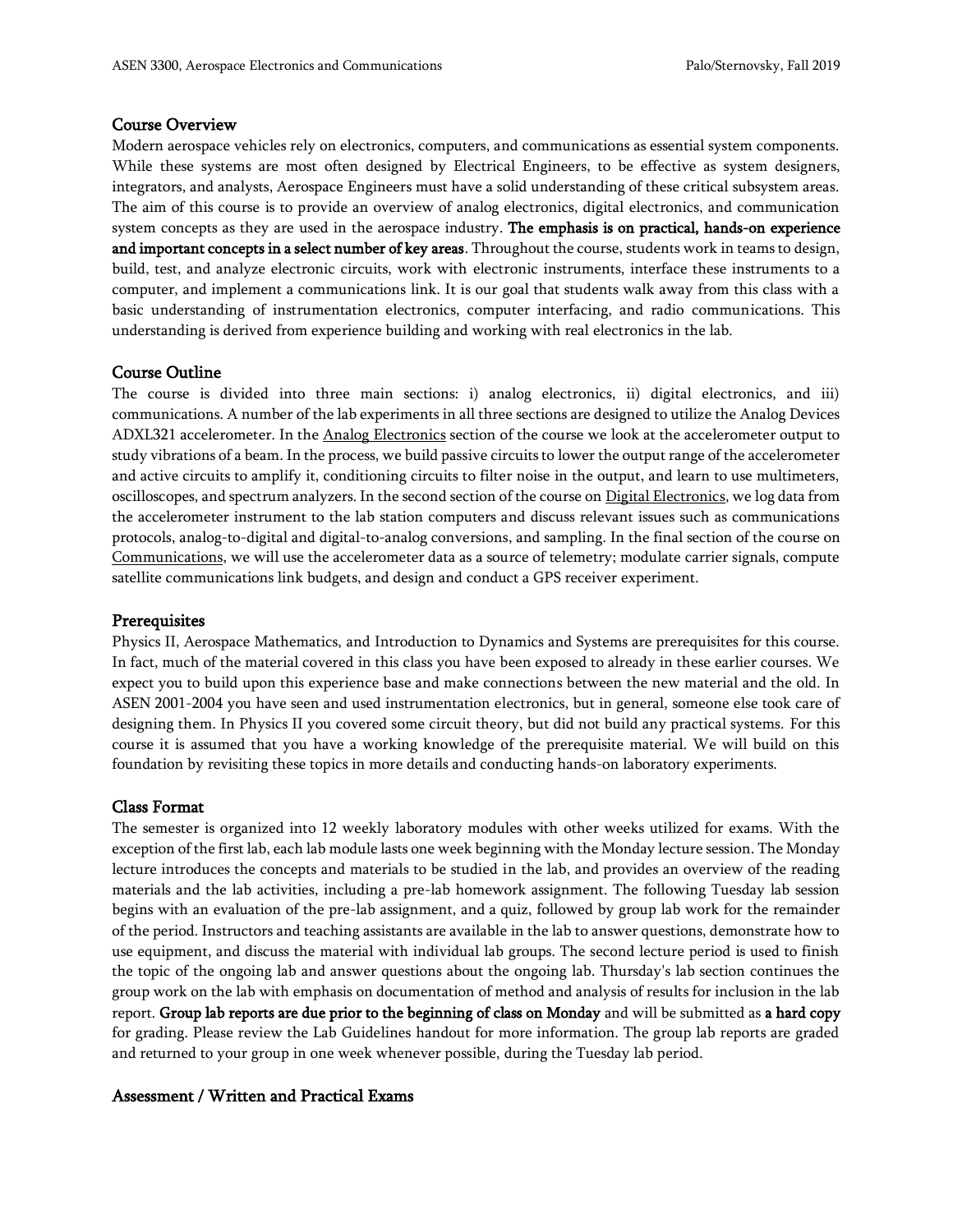Assessment of individual student knowledge and ability is conducted using written and practical examinations. For the schedule of the exams please see the class schedule. Written exams will take place in the classroom and the practical exams will take place at the same stations where you do your lab work (ITLL). The practical exam involves demonstrating knowledge and skills such as proper use of equipment, how to set up a circuit, and how to perform measurements.

### Course Grading

The final grade is a combination of individual and group work.

| <b>Type</b>            | Description                           | Percentage   |
|------------------------|---------------------------------------|--------------|
| Individual Work (IW)   | Quizzes and pre-lab assignments (best | 10%          |
| $(60\% \text{ total})$ | 11 out of 12)                         |              |
|                        | Written Exams (2)                     | 30%          |
|                        | Practical Exams (2)                   | 20%          |
| Group Work (GW)        | Lab Reports (12)                      | 40%          |
|                        | Peer evaluation factor (PEF)          | $0.5 - 1.0x$ |
| Final Grade (FG)       | $FG = IW + (PEF x GW)$                | 100%         |

Final Course Grade: Your final course grade is computed as follows:

- Your individual grade is calculated as IW/0.6 (normalized to the 60% maximum)
- If your individual grade is **a C or better** then your final grade (FG) is the sum of the Individual Work (IW) and Group Work (GW) grades:

$$
FG = IW + (PEF x GW)
$$

- If your individual grade is **below a C**, then your final grade is the individual grade.
- The Peer Evaluation Factor (PEF) is a percentile value of your effort in the lab and completing the reports.

### Rationale for course assignments:

- Homework reinforces the mental processes that help you to become proficient in a subject. In addition to the assigned lab reports, we encourage you to work additional problems for practice. Before beginning any assignment, you should read the text and work the examples in the text.
- Experimental laboratory exercises are either more complex than hands-on homework or require special equipment. You will work in teams to collect and analyze the data, as well as write up the experimental laboratory report.
- Exams and quizzes provide a gauge to determine what you have learned individually.
- Lab experiments help you to learn how to synthesize the basic concepts, methods, and tools presented in the course curriculum. The team-oriented lab approach will give you experience in working and cooperating in groups as is typical in industry.

# Grading Philosophy

The individual grade is the measure of the competency and will indicate your level of understanding the course material, and is assessed through the quizzes and exams. The group (lab) work is designed to enrich your learning experience and prepare you for success in the real-life work environment. Accordingly, the group grade is incorporated into the final grade only if your individual grade is a C or better. This policy makes it important to use the lab work to enhance your own learning. If the work in the assignment is split up among group members,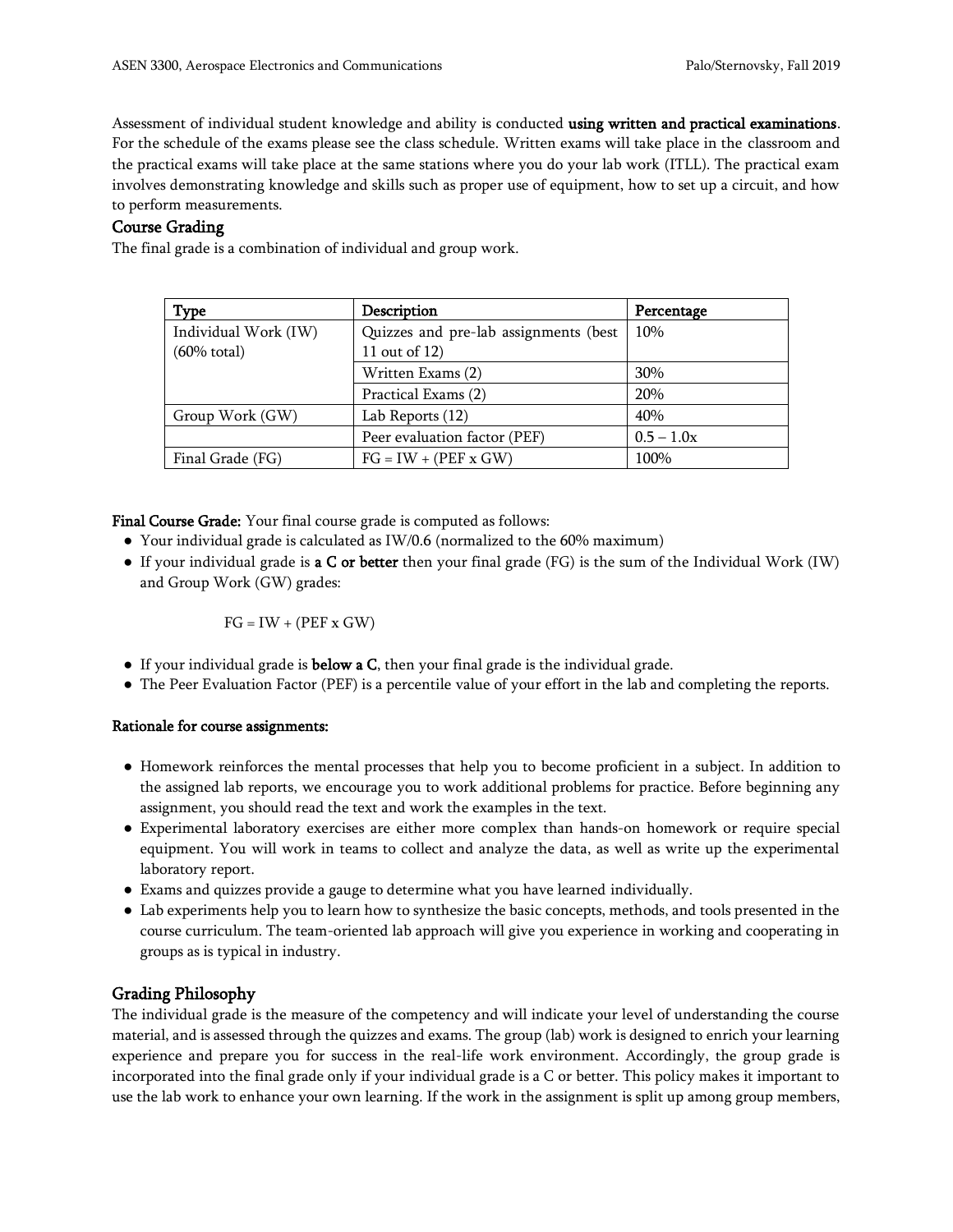#### be sure that the learning is not also split up, but is

shared among the whole group. At the end of the semester you will evaluate your peers (all group members you worked with throughout the semester) and submit your scores to the instructors. The instructors will take your input and assign a PEF score between 50% and 100% for each student for their effort in the lab and completing the reports. The group work (GW) grade then will be multiplied by the PEF score and added to the individual work (IW) score to calculate your final grade. The PEF score is thus a a very significant part of your final grade and it is there to ensure that all students are contributing to the group work.

### Cheating

Cheating will NOT be tolerated and the CU Honor Code will be upheld.

As group work is part of this class (lab experiments and report), it is useful to clarify what is considered cheating. You are expected to perform the lab assignments as a group and dividing the workload equally. Communication within the group is encouraged. It is OK to discuss the assignments and reports with fellow students in the class as long as this is done with the intention of learning, i.e., understanding the material. Sharing results, or data analyses is permitted only under specific circumstances, when there is no way for you to retake the data or redo the analysis. For example, if you realize after finishing your lab work that your data are erroneous, you may use and analyze the data from a different group. However, in this case, you need to provide a full disclosure and explanation why data sharing was necessary, and give proper credit to the source. You may also want to notify the instructor(s) and/or the TAs.

Getting help with the lab work and reports from outside the class is generally not permitted. This includes help from senior students or using lab reports from previous years.

When in doubt about what is considered unethical, you should always exercise caution and ask the instructor(s) if they have any questions or concerns that what they are doing may be a violation of the honor code.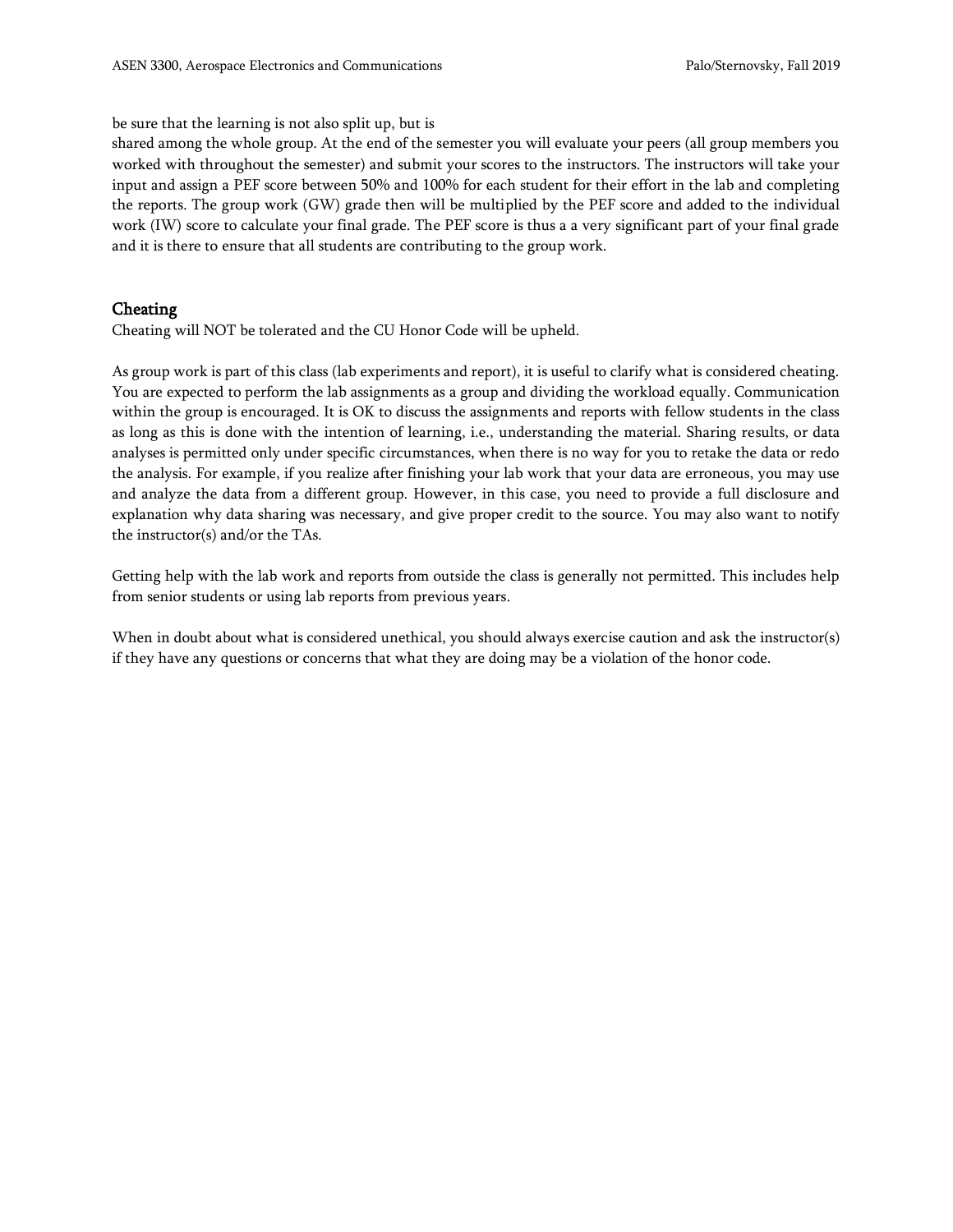# **Logistics**

- 1. Students are assigned to a team of 3 persons for each of the three sections of the course. The groups will be re-assigned twice during the semester (groups are assigned differently for labs 1-4, 5-8 and 9-12). The lead student (the top name assigned to a lab station) will stay with that station till the end of the semester.
- 2. Each lab station is issued a lab kit that is to be returned at the end of each section of the course. These can be stored in the ITLL lockers. The lead student at the station is ultimately responsible for replacing any items lost or not returned in working condition. If the lead student has issues with his lab partners/maintaining the toolbox, inform the instructor.
- 3. Teams work together to study the lab, design, implement, test, and analyze their circuits, and write the lab reports. Students are encouraged to collaborate in preparing for quizzes, discussing lab questions and results.
- 4. Each individual student is required to have a bound lab notebook. Each student should keep lab notes. The group will choose one set of notes to include in their weekly report (photocopy, scanned). Please write legibly in your lab notebook, and if you make a mistake, just make an X through that material.
- 5. Weekly quizzes and all exams are to be completed individually. Any type of collaboration or copying constitutes cheating and will result in a zero grade for all parties involved and will be reported. A repeated instance of cheating will be reported on the student's permanent record and will result in an F for the course. Please see also Honor Code web pages at

### http://www.colorado.edu/academics/honorcode/.

- 6. Weekly quizzes are given at the beginning of lab period, 8:00 am and 10:00 am on Tuesdays and end promptly at 8:10 am and 10:10 am. If you arrive late, you will have until 8:10 am / 10:10 am to complete your quiz. If you arrive after 8:10 am / 10:10 am, you will receive a zero score for the quiz. Calculators are allowed, unless noted otherwise. No other help is allowed.
- 7. The purpose of the prelab assignment (completed individually) is to prepare you for the weekly lab. It is important to complete the prelab before the first lab session; otherwise you will have difficulty completing the lab in the allotted lab time. The completion of the lab assignments will be checked at the beginning of the lab, as specified in the Class Schedule. In case of absence, zero points will be given.
- 8. Lab exercises are conducted together with your team and a single lab report is submitted at the end of the week. Collaborations with other groups including shared diagrams or extensive discussion of results must be acknowledged at the end of your report. Copying text or answers from another group with or without their permission constitutes cheating and will result in a zero grade for the weekly lab module. A repeated instance of cheating will be reported on the student's permanent record and will result in an F for the course. Please see also Honor Code web pages at

http://www.colorado.edu/academics/honorcode/.

- 9. Lab reports are due before the start of the next lecture topic, as specified in the Class Schedule document. If late, the following deductions will be made:
	- a. 10% deduction for the group if turned in before 5 pm the same day.
	- b. 50% deduction if turned in within one week of the due date
	- c. No credit afterwards.
- 10. No make-up quizzes will be given or late labs accepted except under extenuating circumstances such as a school closure or sudden illness (with a note from a physician). Your lowest combined quiz/prelab score will be dropped as an attempt to allow for unforeseen incidents.
- 11. University closure: If an assignment is due and the University is closed due to weather or other circumstance, then the assignment will be due on the next day that the University is open. In the event that a lab or lecture is cancelled due to a University closure, please check the web site and email for updated information. It is assumed that you signed up for the ASEN 3300 class email list at [listproc@lists.colorado.edu.](mailto:listproc@lists.colorado.edu)
- 12. Please check your schedules as soon as possible to determine if you expect to miss class on any of these days for religious or other reasons. If there is a conflict, it is the student's responsibility to notify the instructors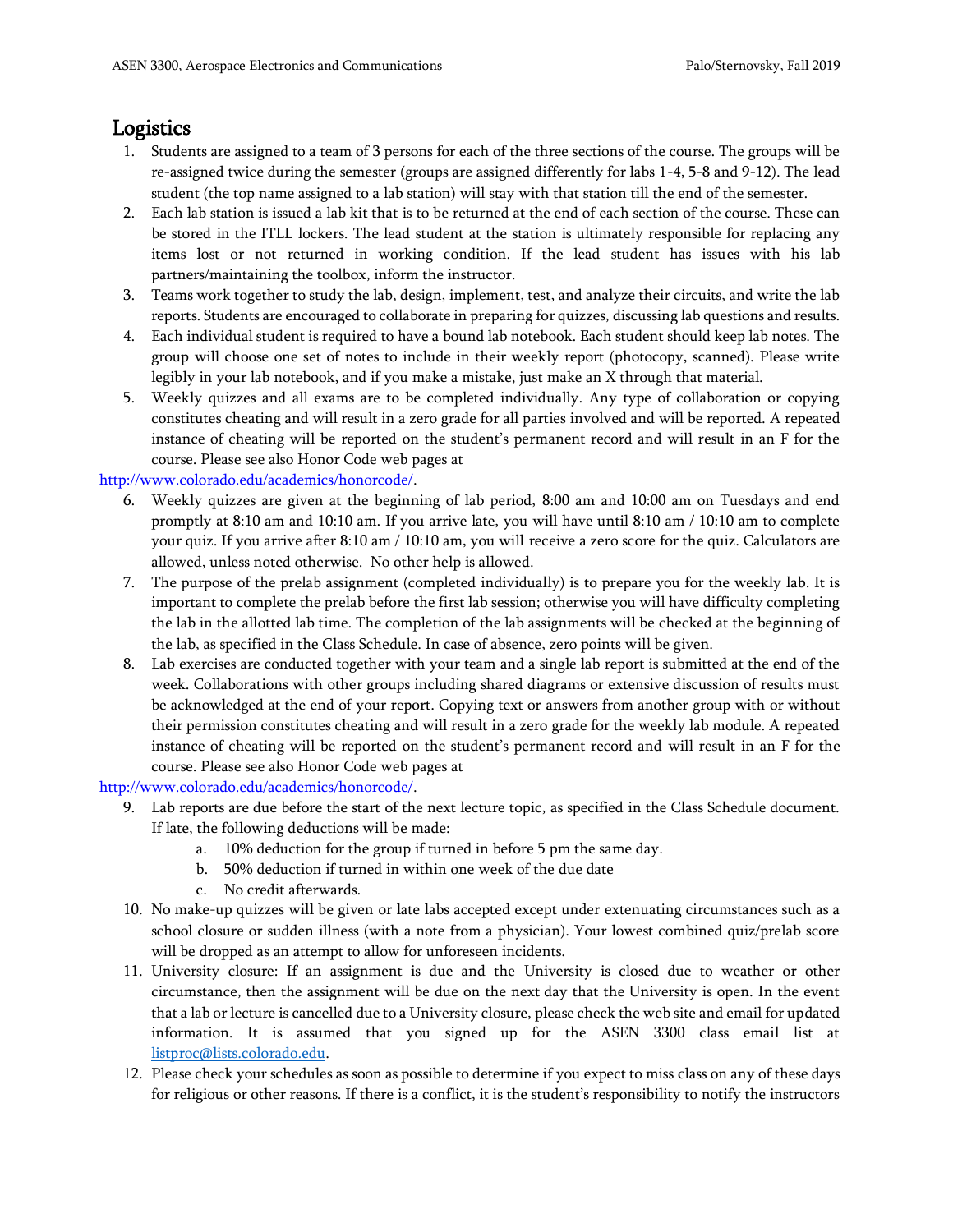as soon as possible to make alternate arrangements. Make up exams due to illness require a note from a physician. Copying, collaborating, or discussing material in a written or oral exam during the exam period constitutes cheating and will result in an F for the course, and will be reported on the student's permanent record.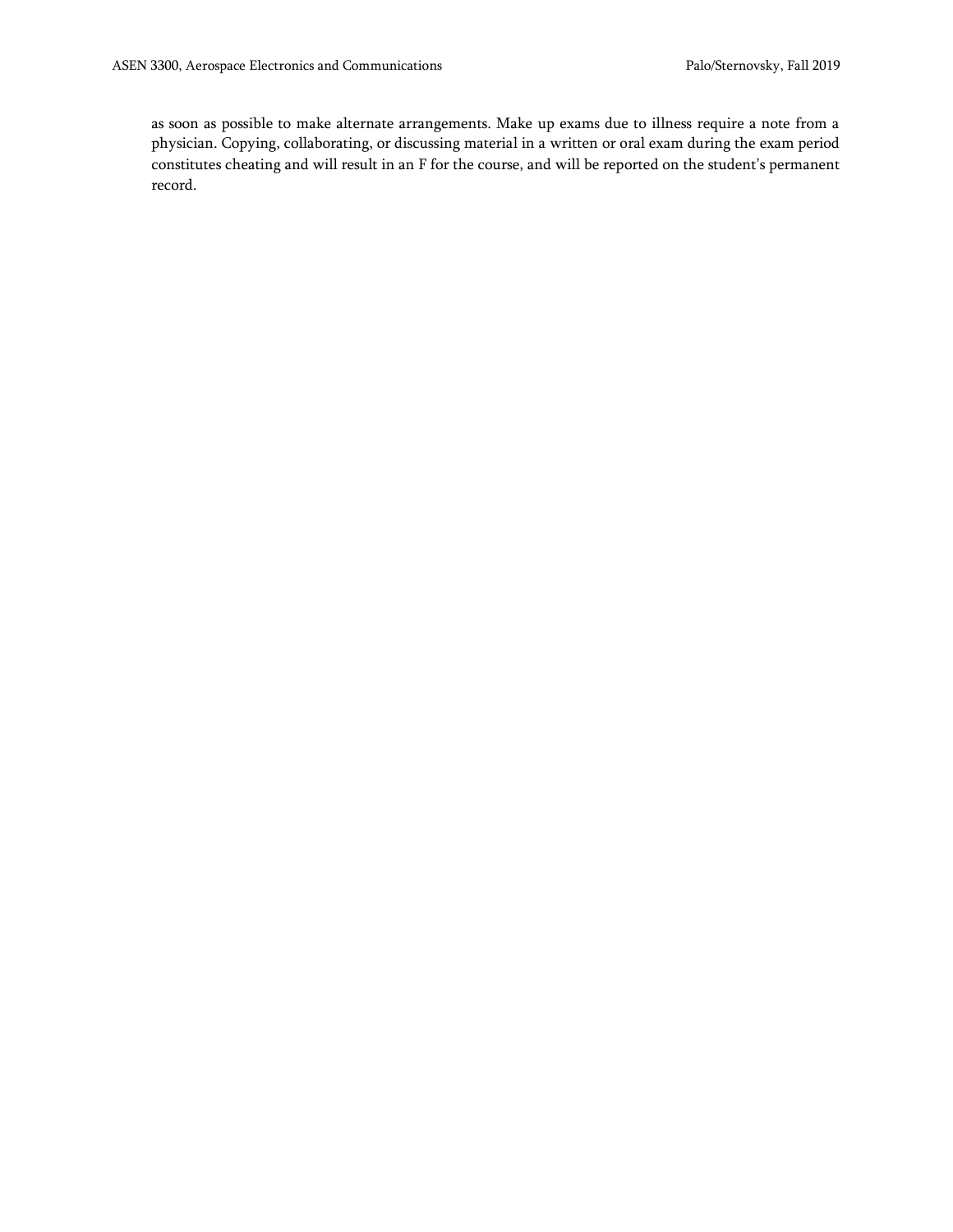# University Policies - Spring 2019

#### Accommodation for Disabilities

If you qualify for accommodations because of a disability, please submit your accommodation letter from Disability Services to your faculty member in a timely manner so that your needs can be addressed. Disability Services determines accommodations based on documented disabilities in the academic environment. Information on requesting accommodations is located on the [Disability Services website.](https://www.colorado.edu/disabilityservices/students) Contact Disability Services at 303-492-8671 or [dsinfo@colorado.edu](mailto:dsinfo@colorado.edu) for further assistance. If you have a temporary medical condition or injury, see [Temporary Medical Conditions](https://www.colorado.edu/disabilityservices/students/temporary-medical-conditions) under the Students tab on the Disability Services website and discuss your needs with your professor.

#### Religious Holidays

Campus policy regarding religious observances requires that faculty make every effort to deal reasonably and fairly with all students who, because of religious obligations, have conflicts with scheduled exams, assignments or required attendance. In this class, you must let the instructors know of any such conflicts within the first two weeks of the semester so that we can work with you to make reasonable arrangements. See the campus policy [regarding religious observances](http://click.communications.cu.edu/?qs=08d3674921e9b645ce0fbdac3ac8caadaf4afb347ce7364baed5e52ffb967344bed27273e82c8bc9) for full details.

#### Classroom Behavior

Students and faculty each have responsibility for maintaining an appropriate learning environment. Those who fail to adhere to such behavioral standards may be subject to discipline. Professional courtesy and sensitivity are especially important with respect to individuals and topics dealing with race, color, national origin, sex, pregnancy, age, disability, creed, religion, sexual orientation, gender identity, gender expression, veteran status, political affiliation or political philosophy. Class rosters are provided to the instructor with the student's legal name. I will gladly honor your request to address you by an alternate name or gender pronoun. Please advise me of this preference early in the semester so that I may make appropriate changes to my records. For more information, see the policies on [classroom behavior](http://www.colorado.edu/policies/student-classroom-and-course-related-behavior) and th[e Student Code of Conduct.](http://www.colorado.edu/osccr/)

#### Sexual Misconduct, Discrimination, Harassment and/or Related Retaliation

The University of Colorado Boulder (CU Boulder) is committed to fostering a positive and welcoming learning, working, and living environment. CU Boulder will not tolerate acts of sexual misconduct (including sexual assault, exploitation, harassment, dating or domestic violence, and stalking), discrimination, and harassment by members of our community. Individuals who believe they have been subject to misconduct or retaliatory actions for reporting a concern should contact the Office of Institutional Equity and Compliance (OIEC) at 303-492-2127 or cureport@colorado.edu. Information about the OIEC, university policies, [anonymous reporting,](https://cuboulder.qualtrics.com/jfe/form/SV_0PnqVK4kkIJIZnf) and the campus resources can be found on the [OIEC website.](http://www.colorado.edu/institutionalequity/)

Please know that faculty and instructors have a responsibility to inform OIEC when made aware of incidents of sexual misconduct, discrimination, harassment and/or related retaliation, to ensure that individuals impacted receive information about options for reporting and support resources.

#### Honor Code

All students enrolled in a University of Colorado Boulder course are responsible for knowing and adhering to the Honor Code. Violations of the policy may include: plagiarism, cheating, fabrication, lying, bribery, threat, unauthorized access to academic materials, clicker fraud, submitting the same or similar work in more than one course without permission from all course instructors involved, and aiding academic dishonesty. All incidents of academic misconduct will be reported to the Honor Code [\(honor@colorado.edu\)](mailto:honor@colorado.edu); 303-492-5550). Students who are found responsible for violating the academic integrity policy will be subject to nonacademic sanctions from